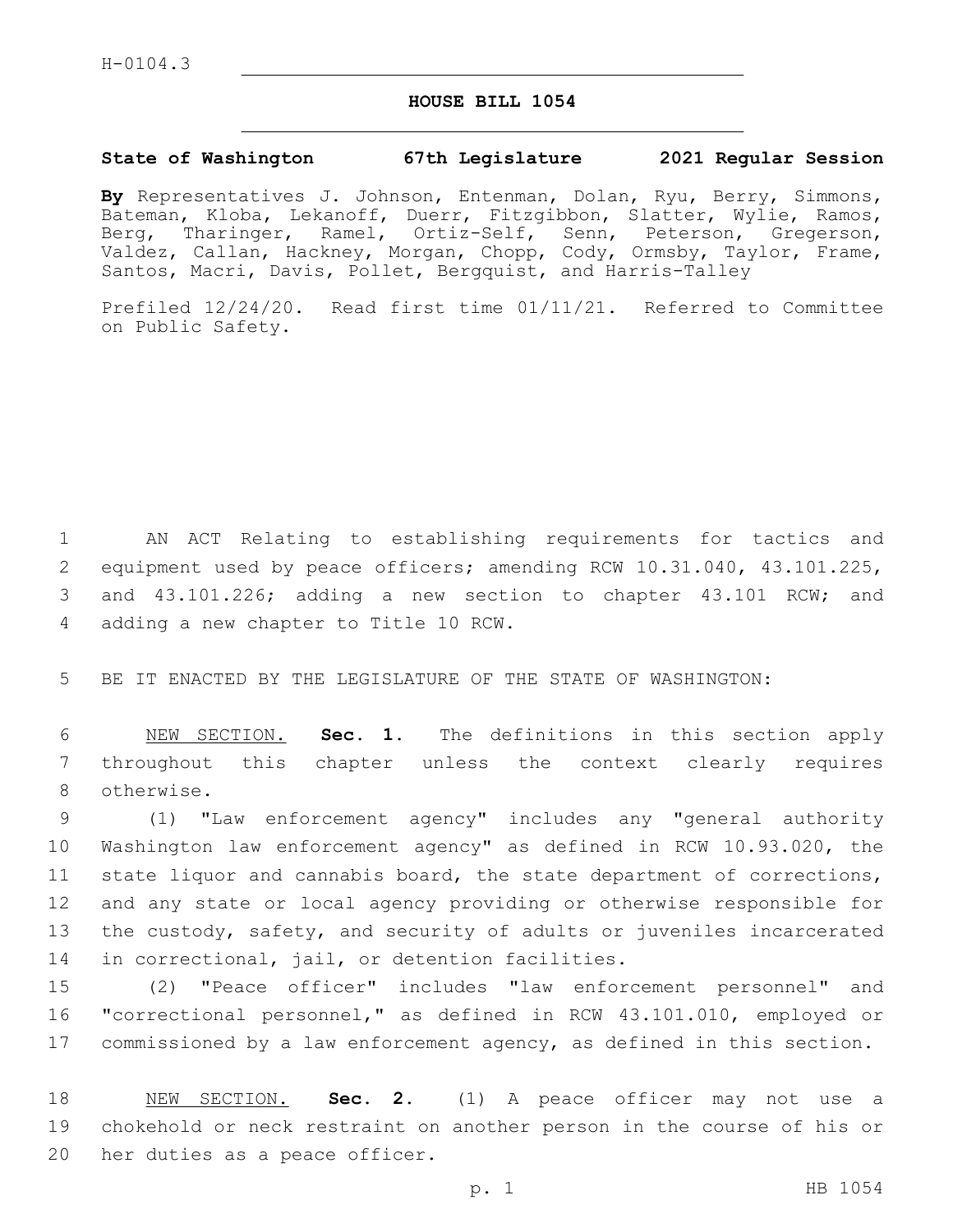(2) Any policies pertaining to the use of force adopted by law enforcement agencies must be consistent with this section.

(3) For the purposes of this section:3

 (a) "Chokehold" refers to any tactic in which direct pressure is applied to a person's trachea or windpipe or any other tactic intended to restrict another person's airway.6

 (b) "Neck restraint" refers to any vascular neck restraint or similar restraint, hold, or other tactic in which pressure is applied to the neck for the purpose of constricting blood flow.

 NEW SECTION. **Sec. 3.** (1) A peace officer may not use an unleashed police dog for the purpose of arresting or apprehending another person.

 (2) A law enforcement agency authorizing the use of police dogs shall adopt policies consistent with this section.

 NEW SECTION. **Sec. 4.** (1) A law enforcement agency may not purchase, acquire, use, or authorize its peace officers or other employees to use tear gas for any purpose.

 (2) For the purposes of this section, "tear gas" refers to chloracetophenone (CN), O-chlorobenzylidene malonotrile (CS), and any similar chemical irritant dispersed in the air for the purpose of producing temporary physical discomfort or permanent injury, except "tear gas" does not include oleoresin capsicum (OC).

 NEW SECTION. **Sec. 5.** (1) A law enforcement agency may not acquire or use any military equipment. Any law enforcement agency in possession of military equipment as of the effective date of this section shall return the equipment to the federal agency from which 27 it was acquired, if applicable, or destroy the equipment by December 31, 2022.

 (2) For the purposes of this section, "military equipment" means firearms and ammunition of .50 caliber or greater, machine guns, silencers, armored vehicles, armed or armored helicopters, armed or armored drones, armed vessels, armed vehicles, armed aircraft, tanks, mine resistant ambush protected vehicles, long range acoustic hailing devices, rockets, rocket launchers, bayonets, grenades, grenade launchers, missiles, directed energy systems, and electromagnetic 36 spectrum weapons.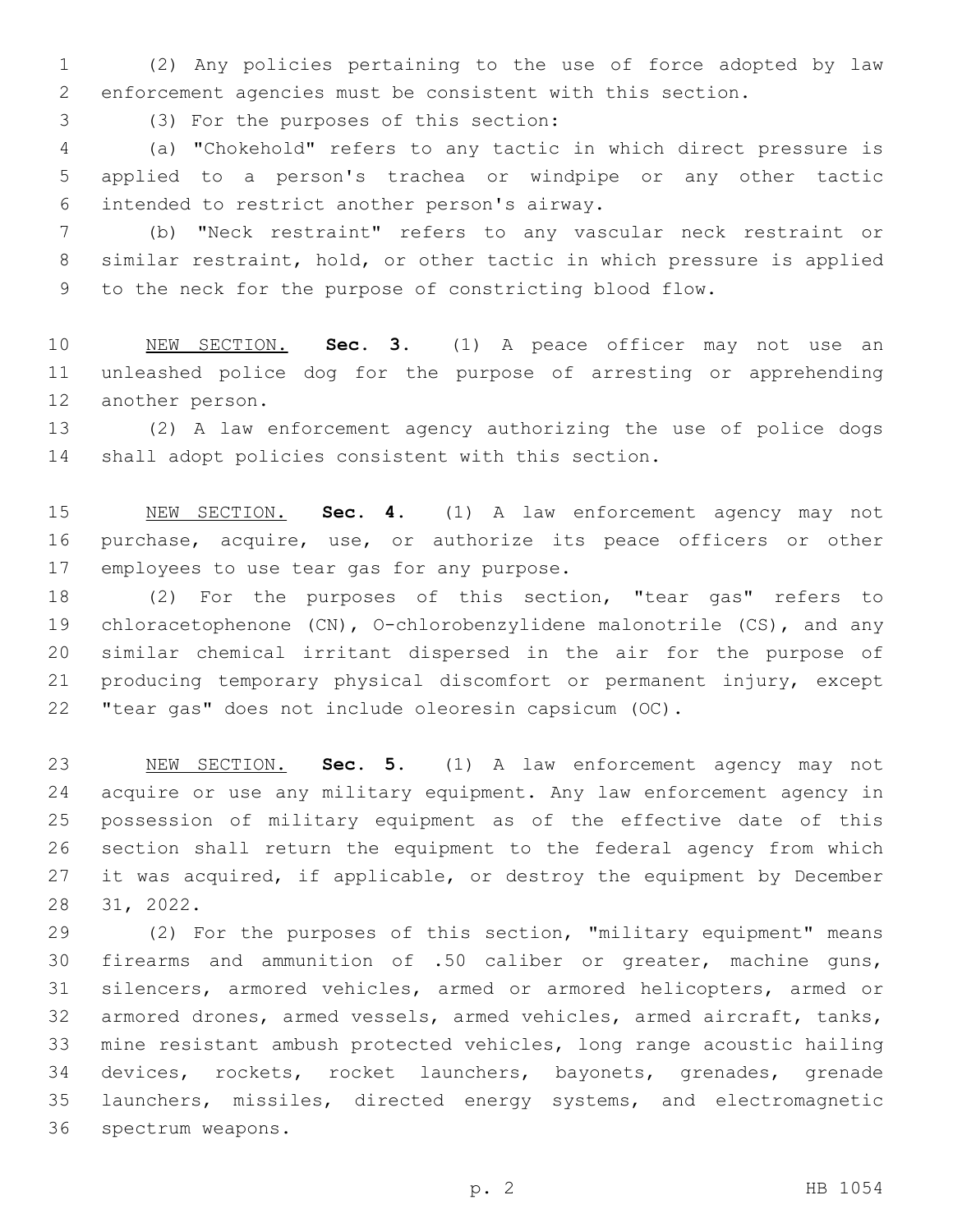(3) This section does not prohibit a law enforcement agency from participating in a federal military equipment surplus program, provided that any equipment acquired through the program does not constitute military equipment. This may include, for example: Medical supplies; hospital and health care equipment; office supplies, furniture, and equipment; school supplies; warehousing equipment; unarmed vehicles and vessels; scientific equipment; and protective 8 gear and weather gear.

 NEW SECTION. **Sec. 6.** A uniformed peace officer may not intentionally cover, conceal, or obscure the number or other identifying information on his or her badge while on duty.

 **Sec. 7.** RCW 10.31.040 and 2010 c 8 s 1030 are each amended to 13 read as follows:

 (1) To make an arrest in criminal actions, the officer may break open any outer or inner door, or windows of a dwelling house or other 16 building, or any other ((inclosure [enclosure])) enclosure, if, after notice of his or her office and purpose, he or she be refused 18 admittance.

19 (2) An officer may not seek and a court may not issue a search or arrest warrant granting an express exception to the requirement for 21 the officer to provide notice of his or her office and purpose when executing the warrant.

 **Sec. 8.** RCW 43.101.225 and 2003 c 37 s 3 are each amended to read as follows:24

25 (1) By ((<del>June 30, 2006, every new</del>)) January 1, 2026, the commission shall provide training to every full-time law enforcement 27 officer employed( $\frac{7}{7}$  after July 27, 2003,)) by a state, county, or 28 municipal law enforcement agency ((shall be trained)) on vehicular pursuits in accordance with the model policy under RCW 43.101.226.

30 (2) Beginning ( $(\overline{Ju} + \frac{1}{2006})$ ) January 1, 2023, the commission 31 shall provide training to every ((new full-time)) newly hired full- time law enforcement officer employed by a state, county, or 33 municipal law enforcement agency ((shall be trained)) on vehicular pursuits in accordance with the model policy under RCW 43.101.226, 35 within six months of employment.

 (((3) Nothing in chapter 37, Laws of 2003 requires training on vehicular pursuit of any law enforcement officer who is employed in a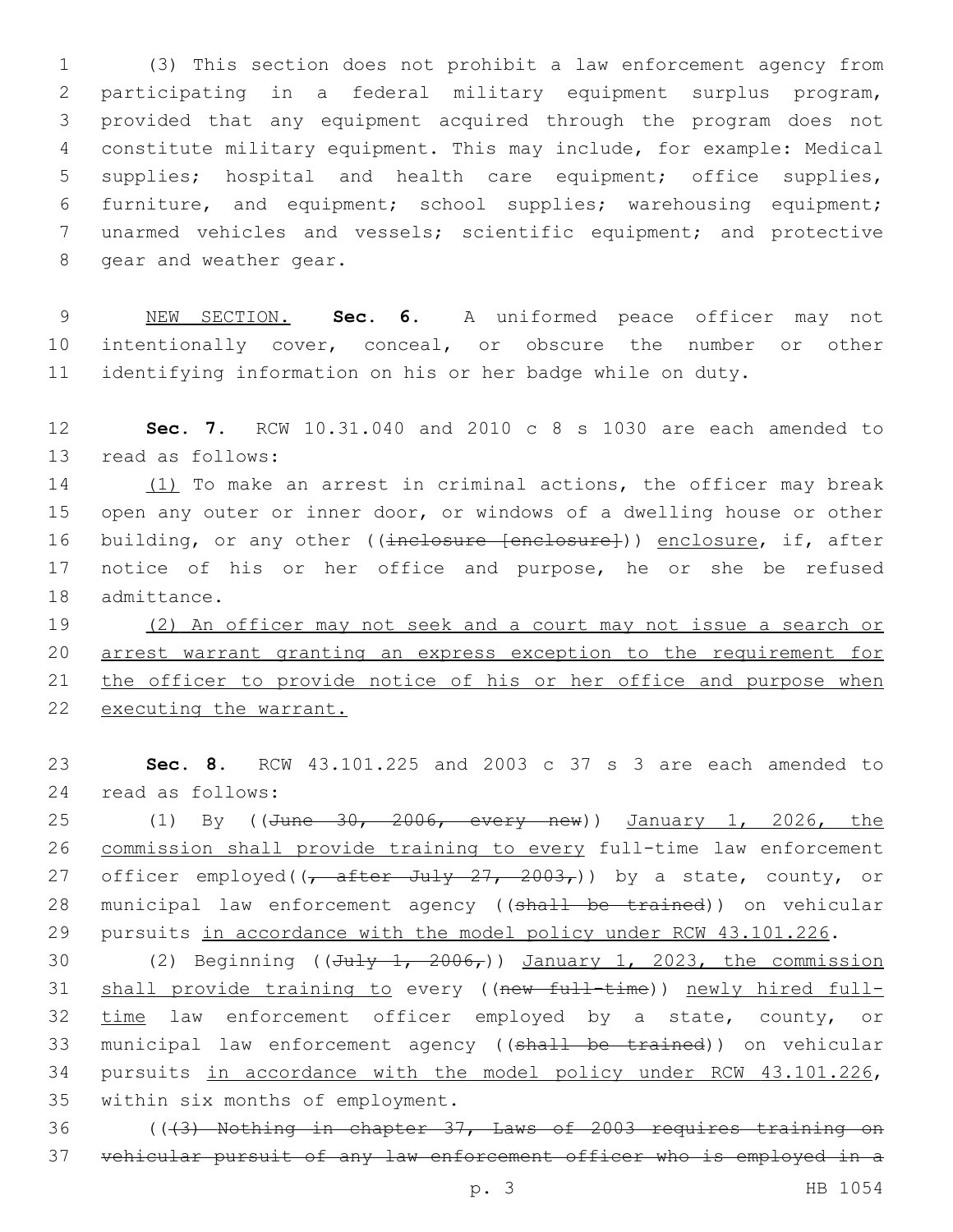1 state, county, or city law enforcement agency on July 27, 2003,

2 beyond that which he or she has received prior to July 27, 2003.)

 **Sec. 9.** RCW 43.101.226 and 2003 c 37 s 2 are each amended to 4 read as follows: (1) By December 1, ((2003)) 2021, the Washington state criminal justice training commission, in consultation with the Washington state patrol, the Washington association of sheriffs and police

8 chiefs, ((and)) organizations representing state and local law 9 enforcement officers, community stakeholders, and families impacted 10 by law enforcement use of deadly force, shall develop a written model 11 policy on vehicular pursuits.

12 (2) The model policy must meet all of the following minimum 13 standards:

14 (a) ((Provide for)) Prohibit an officer from engaging in a 15 vehicular pursuit, unless:

16 (i) There is probable cause to believe that a person in the 17 vehicle has committed or is committing a violent offense or sex 18 offense, as those terms are defined in RCW 9.94A.030;

19 (ii) The pursuit is necessary for the purpose of identifying or 20 apprehending the person;

21 (iii) Under the circumstances, the safety risks of failing to 22 apprehend or identify the person are considered to be greater than 23 the safety risks associated with the vehicular pursuit; and

24 (iv) The officer has received authorization to engage in the 25 pursuit from a supervising officer;

26 (b) Prohibit an officer from firing a weapon upon a moving 27 vehicle unless necessary to protect against an imminent threat of 28 serious physical harm resulting from the operator's or a passenger's 29 use of a deadly weapon, not including the vehicle itself;

30 (c) Require supervisory approval and control( $\overline{t}$  if available, of 31 the)) of any vehicular pursuit, and require the supervising officer 32 to consider the requirements under (a) of this subsection and other 33 specific factors affecting public safety, as determined by the 34 commission, such as whether there are minors present in the vehicle;

 $35$  (( $\left(\frac{1}{2}+\right)$ ) (d) Provide procedures for designating the primary 36 pursuit vehicle and for determining the total number of vehicles to 37 be permitted to participate at one time in the pursuit;

 $38$  (( $\left(\frac{1}{10}\right)$ ) (e) Provide procedures for coordinating operations with 39 other jurisdictions, including tribal police departments; ((and